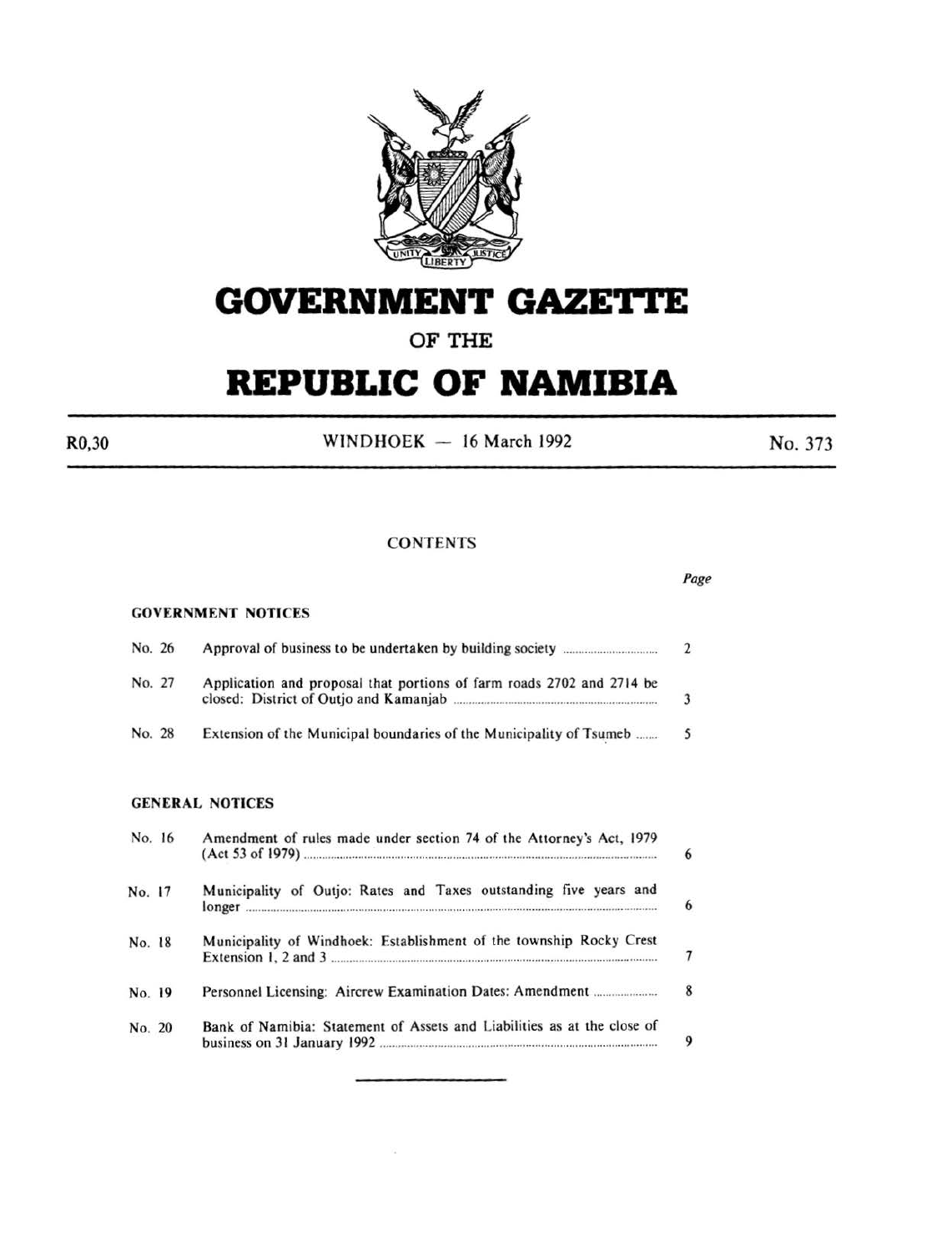-

# **Government Notices**

#### **MINISTRY OF FINANCE**

# No. 26 1992

# APPROVAL OF BUSINESS TO BE UNDERTAKEN BY BUILDING SOCIETY

Under section  $21(1)(q)$  of the Building Societies Act, 1986 (Act 2 of 1986) I hereby approve that a building society may, provided it is so authorised by its rules, acquire or establish, or join with other building societies in acquiring or establishing, a company with limited liability registered or to be registered under the Companies Act, 1973 (Act 61 of 1973), the main activities of which shall be developing and marketing of computer software for financial institutions:

Provided that -

- (a) except with the consent of the Registrar of Building Societies, no person other than a building society shall hold, or be a beneficiary of, any share in any such company;
- (b) where the Registrar of Building Societies has granted consent that a person other than a building society may hold, or be a beneficiary of, any shares in any such company, a building society or building societies shall at all times hold shares in such company entitling such building society or building societies to a majority or preponderance of votes and to appoint a majority of the directors of such a company;
- (c) the memorandum and articles of association of any such company, in the case of establishment thereof, and the acquisition thereof, in the case of such acquisition, or any amendment of such memorandum or articles of association, shall be subject to the prior approval of the Registrar of Building Societies.

DR. O.F.C. HERRIGEL MINISTER OF FINANCE Windhoek, 2 March 1992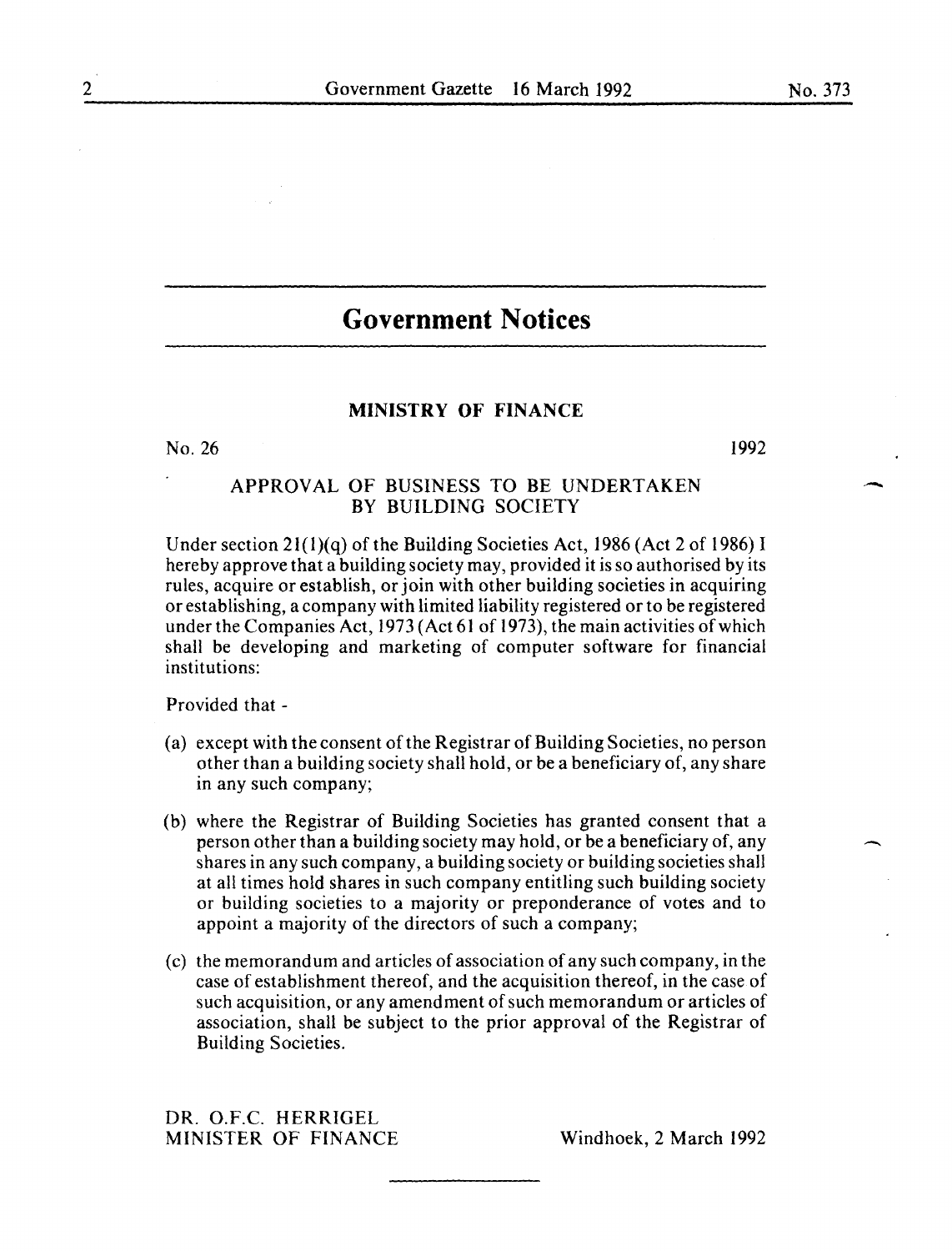### MINISTRY OF WORKS, TRANSPORT AND COMMUNICATION

No. 27

1992

# APPLICATION AND PROPOSAL THAT PORTIONS OF FARM ROADS 2702 AND 2714 BE CLOSED: DISTRICTS OF OUTJO AND KAMANJAB

It is hereby made known -

- (a) in terms of section 16(3) of the Roads Ordinance, 1972 (Ordinance 17 of 1972), that application has been made to the Chairman of the Roads Board of Outjo that, in the districts of Outjo and Kamanjab -
	- (i) the portion of farm road 2702 described in Schedule I and shown on sketch-map P1493 by the symbols J-K-L, be closed; and
	- (ii) the portion of farm road 2714 described in Schedule II and shown on sketch-map P1493 by the symbols D-E-F-G, be closed; and
- (b) in terms of section 20(1) of the said Ordinance, that the Permanent Secretary: Works, Transport and Communication proposes that, in the districts of Outjo and Kamanjab -
	- (i) the portion of farm road 2702 described in Schedule III and shown on sketch-map P1493 by the symbols L-M, be closed; and
	- (ii) the portion of farm road 2714 described in Schedule IV and shown on sketch-map P1493 by the symbols A-B-C-D, be closed.

A copy of this notice and the said sketch-map, being a sketch-map of the area concerned on which the roads to which the application and proposal refer and other proclaimed, minor and private roads in that area are shown, shall for the full period of thirty days mentioned below, lie open to inspection at the offices of the Permanent Secretary: Works, Transport and Communication, Windhoek, and the Roads Superintendent, Outjo and Kamanjab, during normal office hours.

Every person having any objection to the above-mentioned application and proposal is hereby commanded to lodge his or her objection in writing, with the grounds upon which it is based clearly and specifically therein stated, with the Chairman of the Roads Boards, Private bag 12005, Ausspannplatz, 9000, within a period of thirty days from the date of publication of this notice.

# SCHEDULE I

From a point (J on sketch-map P1493) on the common boundary of the districts of Kamanjab and Outjo and of the farms Uitsig 301 and Struispan 251 generally east-south-eastwards across the last-mentioned farm to a point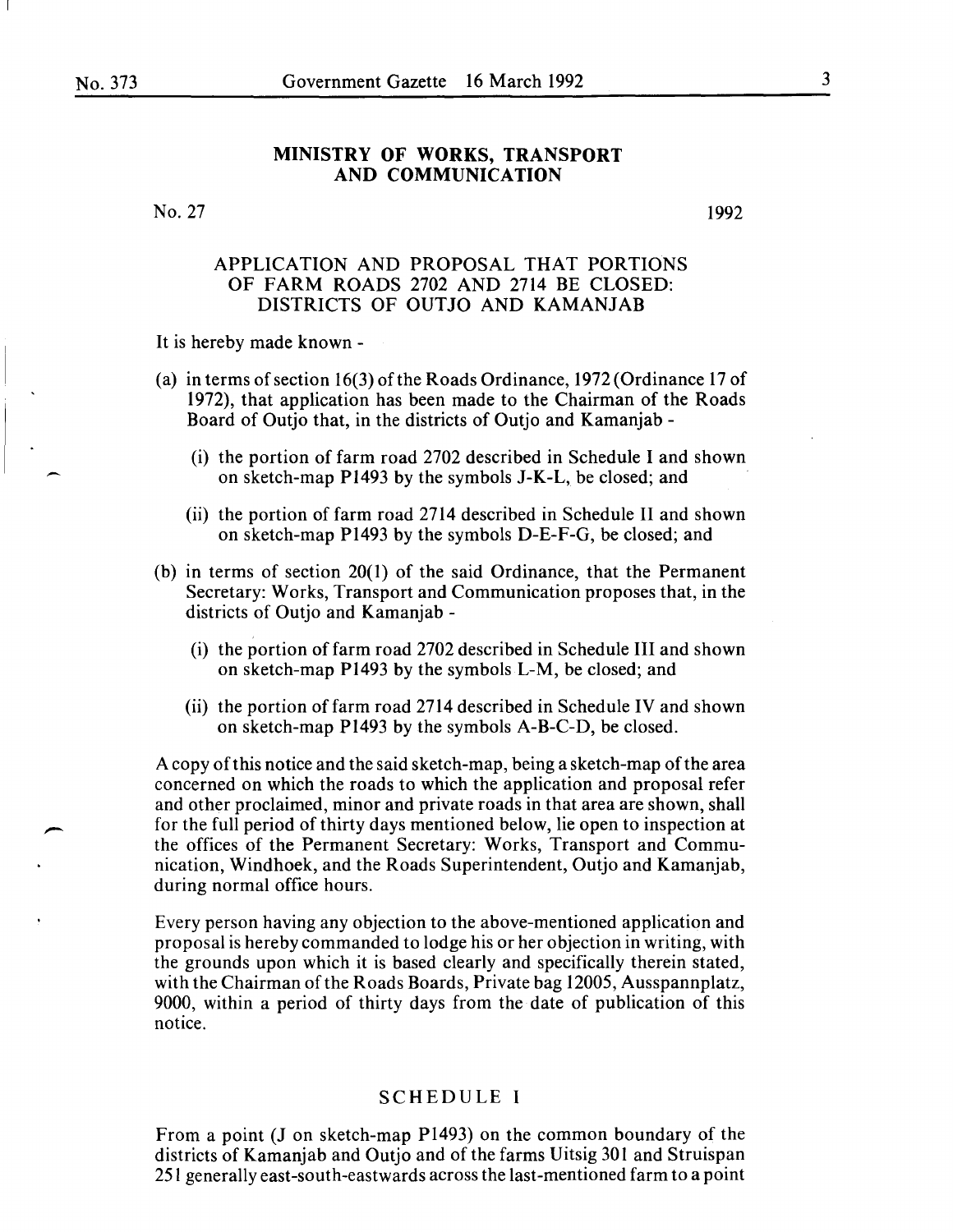(K on sketch-map P1493) on the last-mentioned farm; thence generally east-south-eastwards and more and more eastwards across the lastmentioned farm to a point (L on sketch-map P1493) on the common boundary of the last-mentioned farm and the farm Nubes 32.

#### SCHEDULE II

From a point (D on sketch-map P1493) on the common boundary of the districts of Kamanjab and Outjo and the farms Amolinda 247 and Giraafspoort 250 generally east-north-eastwards across the last-mentioned farm to a point ( $E$  on sketch-map P1493) on the last-mentioned farm; thence generally east-north-eastwards across the last-mentioned farm to a point (F on sketch-map Pl493) on the last-mentioned farm; thence generally eastnorth-eastwards across the last-mentioned farm to a point (G on sketch-map P1493) on the common boundary of the last-mentioned farm and the farm Nubes 32.

#### SCHEDULE III

From a point (L on sketch-map P1493) on the common boundary of the farms Struispan 251 and Nubes 32 generally eastwards and more and more east-north-eastwards across the last-mentioned farm to a point (M on sketch-map P1493) on district road 2694 on the last-mentioned farm.

#### SCHEDULE IV

From a point (A on sketch-map P1493) on main road 67 on the farm Hohenstein 39 generally north-north-eastwards across the said farm and the farm Kurumakatiti 749 to a point (B on sketch-map P1493) on the common boundary of the last-mentioned tarm and the farm Amolinda 247; thence generally north-north-eastwards across the last-mentioned farm to a point (C on sketch-map P1493) on the last-mentioned farm; thence generally north-eastwards and more and more east-north-eastwards across the lastmentioned farm to a point (D on sketch-map P1493) on the common boundary of the districts of Kamanjab and Outjo and of the last-mentione'd farm and the farm Giraafspoort 250.

-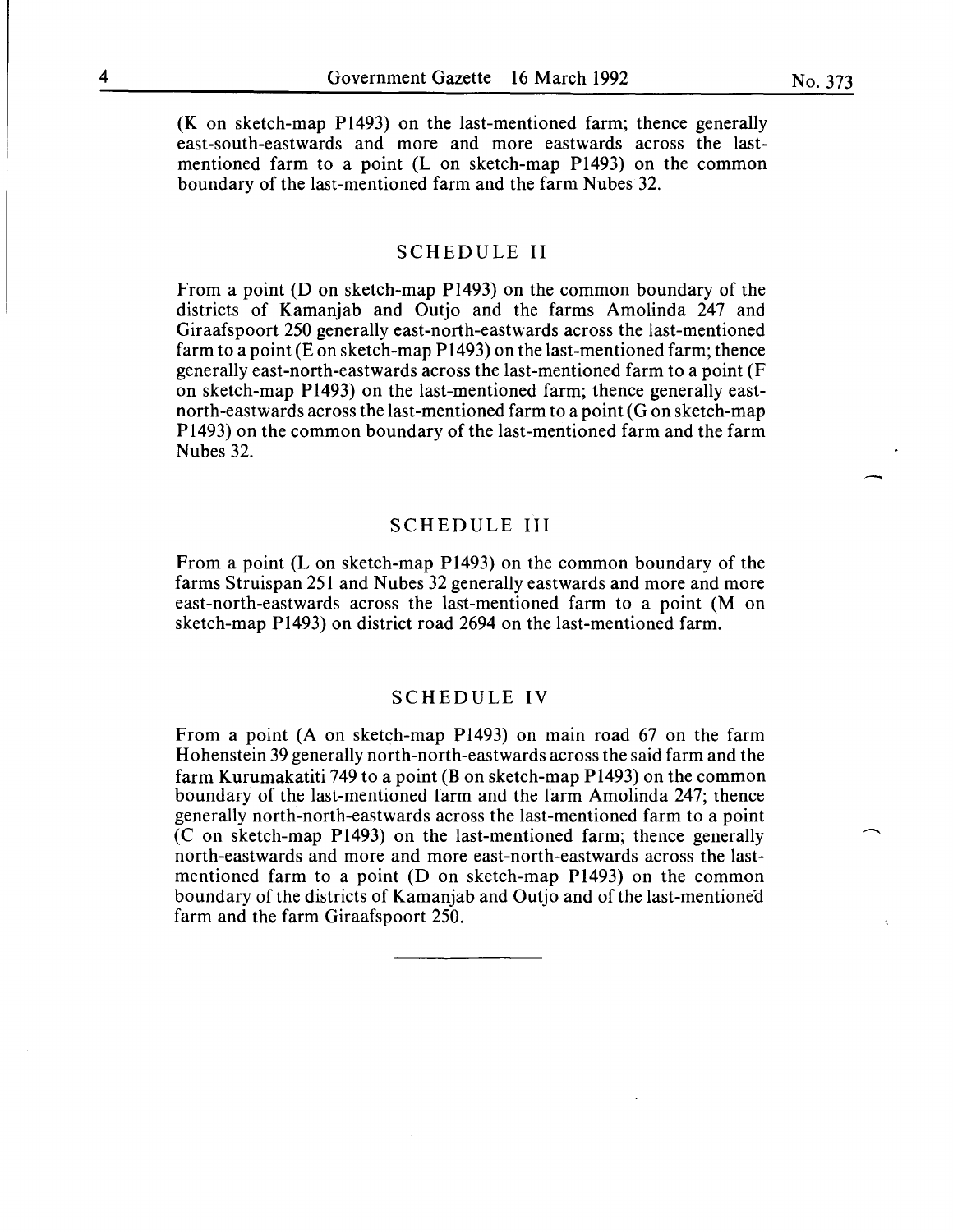-

### **MINISTRY OF LOCAL GOVERNMENT AND HOUSING**

No. 28

1992

# EXTENSION OF THE MUNICIPAL BOUNDARIES OF THE MUNICIPALITY OF TSUMEB

In terms of section 12(1)(b) of the Municipal Ordinance, 1963 (Ordinance 13 of 1963), notice is hereby given that the President intends, under section  $7(1)(b)$  of the said Municipal Ordinance, 1963 to -

(i) alter the boundaries of the Municipality of Tsumeb by extending the said Municipality to include the following portions of land situated in the Registration Division G, to wit:-

Portions 16, 17, 18 and 19 of the Consolidated farm Tsumore 761; and

(ii) redefine the boundaries of the said Municipality as follows:

Beginning at the westernmost corner beacon of Portion 16 of the Consolidated farm Tsumore 761, along the boundaries of and including Portion 16 to the northernmost corner beacon of Portion 13 of the Consolidated farm Tsumore 761; thence along the boundaries and including Portion 13 of the Consolidated farm Tsumore 761, Erf 1153, Portion 3 of the farm Town of Tsumeb 103, Portion 25 of the farm Town of Tsumeb 103, Portion 1 (a portion of Portion C) of the farm Town of Tsumeb 103, Erf 1152, Tsumeb Township (Extension I) and Tsumeb Township up to the beacon marked 105 on General Plan B 47; thence in a succession of straight lines joining the following beacons: Beacon 105 on General Plan B 47, CB 796 and CB 798 all from Survey Records E. 89/71 up to beacon XB 114 being the·north-eastern corner beacon of Tsumeb Township (Extension 1); thence along the boundaries of and including Tsumeb Township (Extension I); thence along the boundaries of and including Erf 888 up to the most north-eastern corner beacon of Erf 888; thence along the boundaries of and including portions 17, 18 and 19 of the Consolidated farm Tsumore 761 up to where the boundaries of Portion 19 and Erf888 meet; thence along the boundaries of and including Erf 888 in an eastern direction, Erf 885, the farm Tsumeb Townlands 737, Portion 19 of the farm Tsumeb Townlands 737, the farm Tsumeb Townlands 737, Portion 19 of the farm Tsumeb Townlands 737, the farm Tsumeb Townlands 737, Tsumeb Township (Extension 4), Erf 1151, Tsumeb (formerly Erf912, Erf926 (Portion 11), Erf 1149 (Portion 14) and Erf 1150) and Portion 36 of the farm Town of Tsumeb 103 up to the northernmost corner beacon thereof; thence in a straight line up to the westernmost corner beacon of Portion 26 of the farm Town of Tsumeb 103; thence along the boundaries of and including Portion 26 of the farm Town of Tsumeb 103, Portion 29 of the farm Town of Tsumeb 103, Tsumeb Township (Extension I); Portion 24 of the farm Town of Tsumeb 103, Erf 1152, Portion 34 of the farm Town of Tsumeb 103, Erf 1153 and Portion 13 of the Consolidated farm Tsumore 761 up to the point of beginning: Provided that the following properties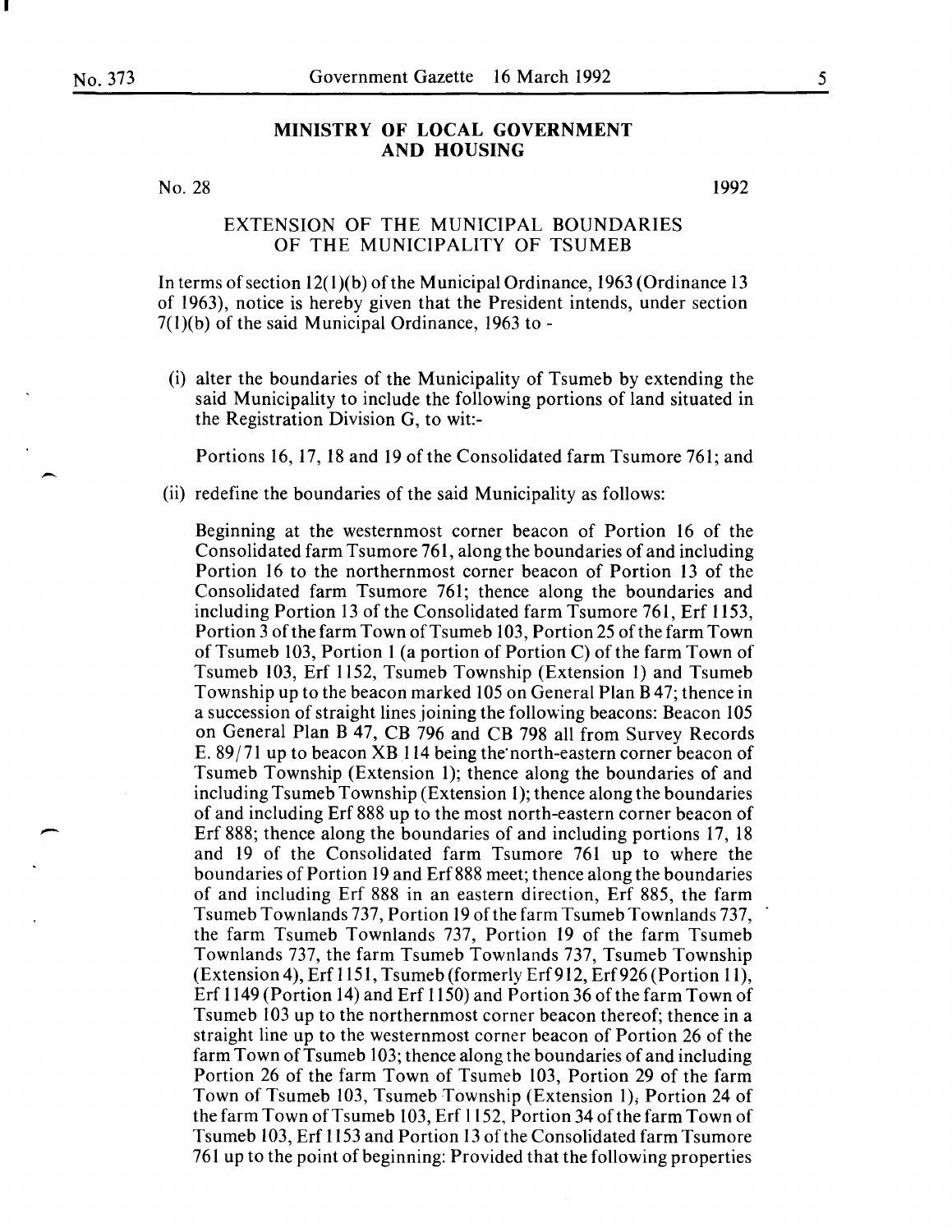shall be excluded from the area, namely ( 1) that Portion of Remainder of Portion B of the farm Town of Tsumeb 103, which is bounded by Erf 909 in the north, First Road in the east, Fourth Street in the south and Erven 213 and 903 in the west; (2) Erf 213; (3) Erf 903 and (4) that Portion of Remainder of Erf 191, Tsumeb, which lies to the east of Bahnhof Street.

# **General Notices**

# THE LAW SOCIETY OF NAMIBIA

No. 16

1992

# AMENDMENT OF RULES MADE UNDER SECTION 74 OF THE ATTORNEY'S ACT, 1979 (ACT 53 OF 1979)

The Council of the Law Society of Namibia has, with the approval of the Chief Justice of Namibia, under section 74 of the attorneys Act, 1979 (Act 53 of 1979) amended the Rules of the Law Society of Namibia as set out in the Schedule.

#### SCHEDULE

The following rule is hereby substituted for rule 42:

"42 The Council shall consist of seven persons being members."

## MUNICIPALITY OF OUTJO

No. I7

1992

### RATES AND TAXES OUTSTANDING FIVE YEARS AND LONGER

Notice is hereby given in terms of section 171(1) of the Municipal Ordinance No. 13 of 1963 as amended, that the under-mentioned properties:

I. Certain erf number 249 Situate in Outjo township Measuring 1 5I9 square metres Held by ALFRED CLIFFORD JOERNING, -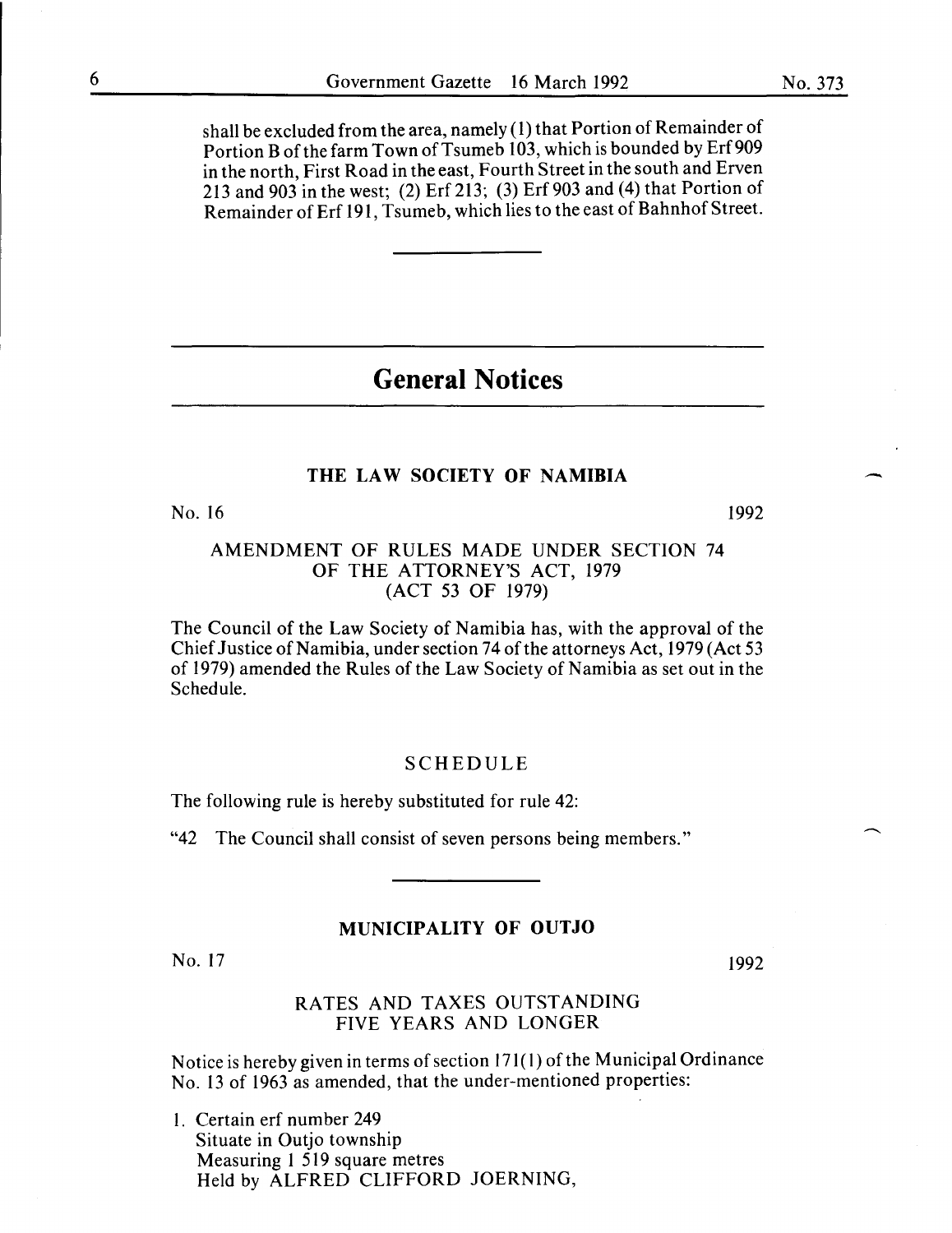2. Certain erf number 357 Situate in Outjo township Measuring 1 400 square metres Held by GABRIELE BARR,

3. Certain erf number 358 Situate in Outjo township Measuring 1 400 square metres Held by ADAM JOHANNES JACOBUS DU PLESSIS,

4. Certain erf number 584 Situate in Outio township Measuring 1 686 square metres Held by GERT ANDRIES AGGENBACH,

will be sold to recover arrear rates and interest should it not be paid within three months from the date of the last publication hereof.

J.G.A. VAN WYK TOWN CLERK MUNICIPALITY OF OUTJO

No. 18

1992

## ESTABLISHMENT OF THE TOWNSHIP ROCKY CREST EXTENSION 1, 2, AND 3

Notice is hereby given in terms of subsection (5) of section 5 of the Townships and Division of Land Ordinance, 1963 (Ordinance 11 of 1963) that application has been made for the establishment of the townships of Rocky Crest Extensions 1, 2 and 3 on the Remainder of Portion B of Windhoek Town and Townlands No. 31 and that the application is lying open to inspection at the offices of the Director National Planning Commission in Windhoek, the Surveyor-General in Windhoek and the Town Clerk Windhoek.

Any person who wishes to object to the granting of the application or who desires to be heard in the matter, may give personal evidence before the Townships Board at the meeting of the Board, which will be held on 21 April 1992 at 11:00 at the office of the Ministry of Local Government and Housing, or submit written evidence to the Townships Board, Private Bag 13289, Windhoek: Provided that such written evidence shall reach the Secretary of the Townships Board not later than 27 March 1992.

G. REUTER CHAIRMAN: Townships Board. 7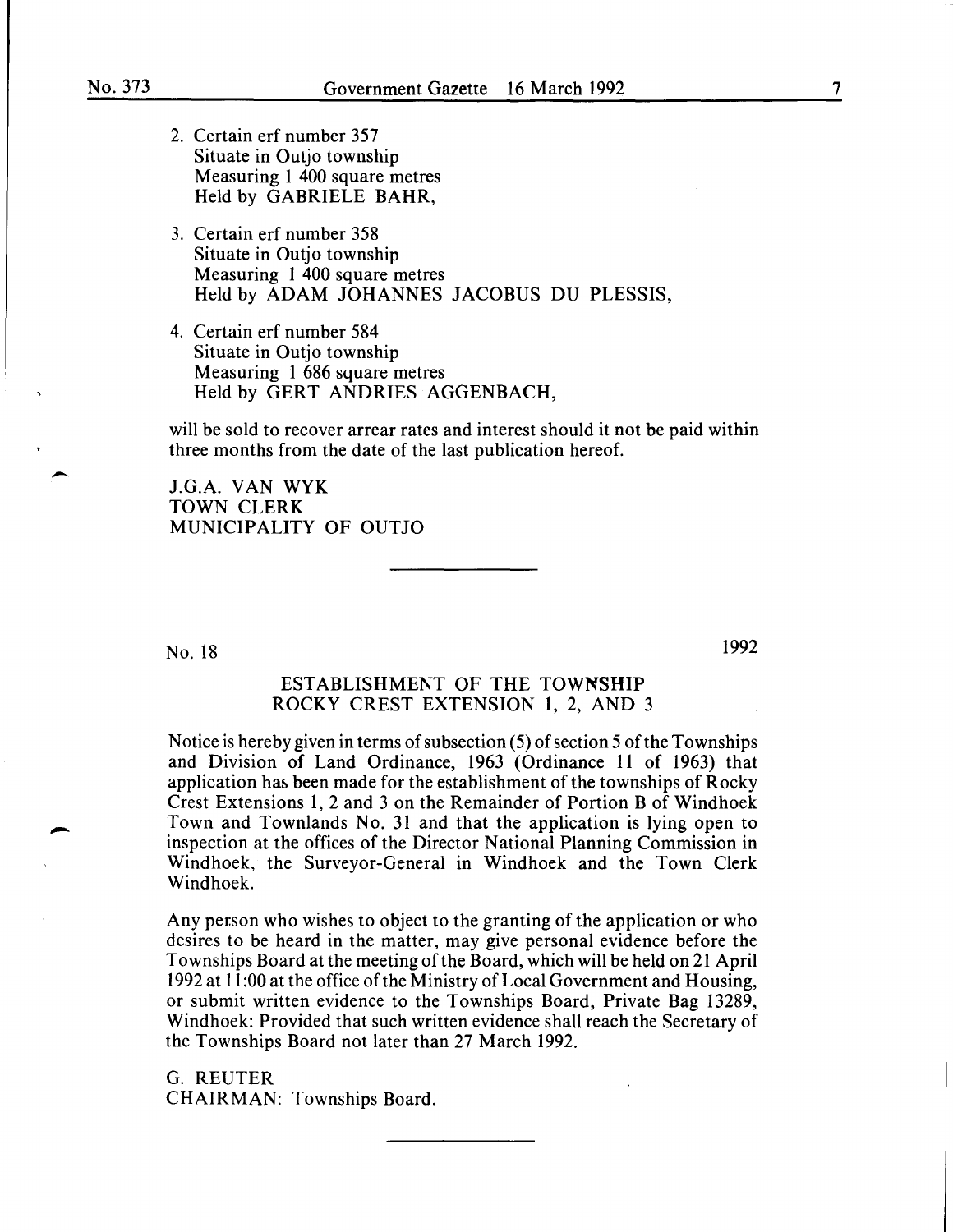#### PERSONNEL LICENSING

No. 19

1992

# AIRCREW EXAMINATION DATES: AMENDMENT

The Commercial Pilots Examination and Airline Transport pilots examinations scheduled for February have been postponed as follows:

#### Commercial Pilots Examination from 1992.02.10-11 to 1992.03.24-25

# Airline Transport Pilots Examination (Senior Commercial Pilot) from 1992.02.10, 11, 12 to 1992.03.10, 11, 12.

Airline Transport Pilots (Senior Commercial Pilot) Licence candidates to note that Plotting will now be incorporated into the Navigation Examination. Further that the Radio Aids Examination will include a section on procedures. Subjects will therefore be as follows:

| Day 1   | 09:00<br>13:00 | Navigation and plotting (1 Examination)<br><b>Instruments Magnetism and Compasses;</b> |
|---------|----------------|----------------------------------------------------------------------------------------|
| Day $2$ | 09:00<br>13:00 | <b>Radio Aids and General Procedures</b><br><b>Meteorology</b>                         |
| Day $3$ | 09:00          | Flight Planning.                                                                       |

The schedule for the applicable examinations as discussed above is as follows:

| Date of<br>Examination              | Examination                                      | Closing date for<br>Applicants |            |
|-------------------------------------|--------------------------------------------------|--------------------------------|------------|
|                                     |                                                  | First                          | Final      |
| 1992.03.10, 11, 12   Airline Trans- | port Pilot (Se-<br>nior Commercial<br>Pilot)     | 02.03.1992                     | 06.03.1992 |
| 1992.03.24, 25                      | Commercial<br>Pilot with<br>Instrument<br>Rating | 06.03.1992                     | 20.03.1992 |

NOTE: Examination dates for June and October 1992 remain unchanged.

-